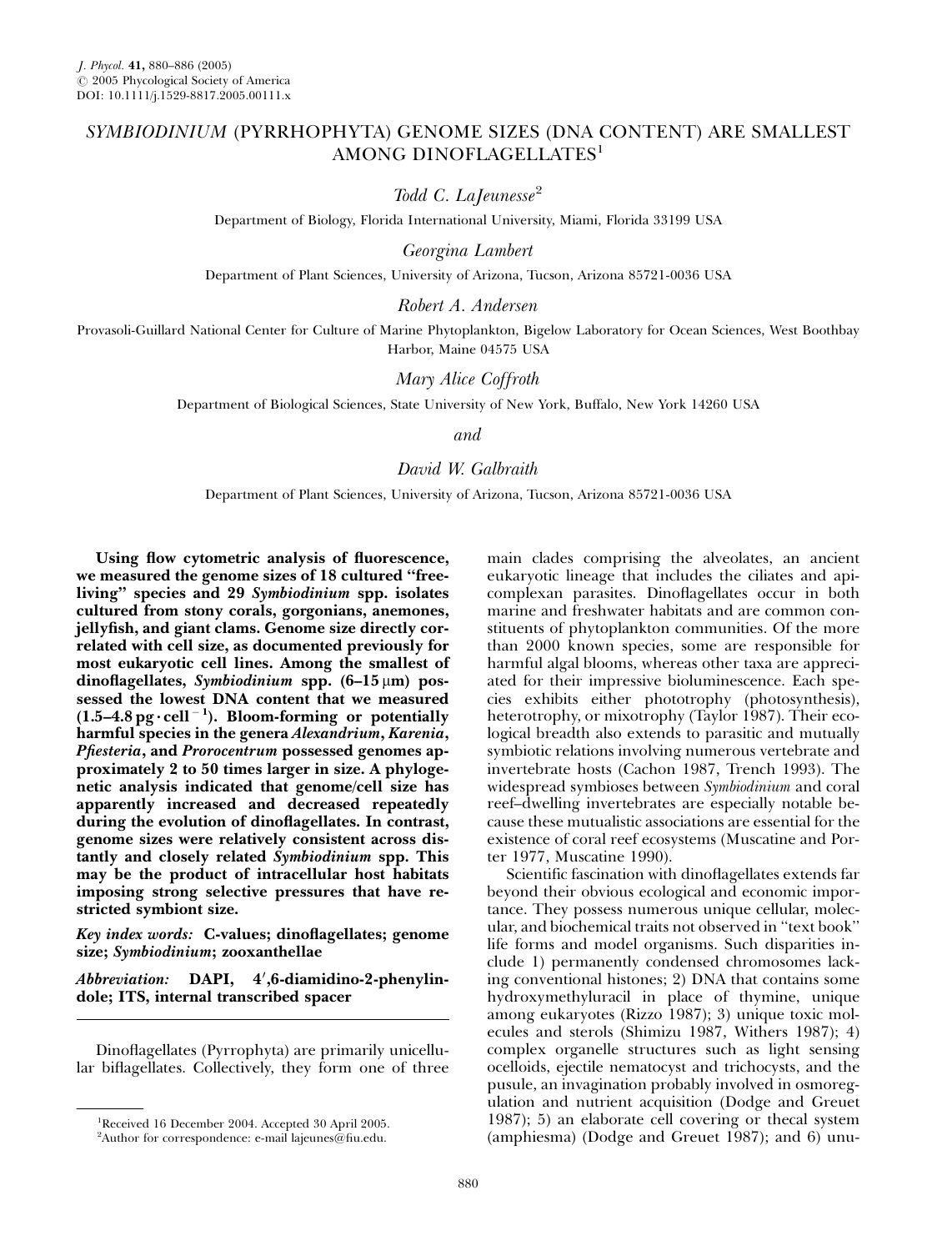sual genes and gene arrangements, such as bacterial type II RUBISCO (Whitney et al. 1995) and minicircular plastid DNA (Zhang et al. 1999). Collectively, these and other unique cytological, ultrastructural, and genetic attributes present intriguing topics of research. In summary, examination of the dinoflagellates underscores the degree of divergence that has occurred in the evolution of eukaryotic life forms.

The economic, ecological, and evolutionary significance of dinoflagellates establishes a persuasive argument for sequencing genomes representative of this group. However, one major obstacle to achieving this goal is that dinoflagellates typically possess genomes many times greater than the  $3.0 \,\text{pg} \cdot \text{cell}^{-1}$  (approximately) of the human genome. For example, Prorocentrum micans has one of the largest genomes measured for photosynthetic protists (e.g. 230 to 280 pg - cell <sup>1</sup> ; Velduis et al. 1997). Because past surveys of genome size among dinoflagellates were taxonomically limited (Rizzo 1987, Velduis et al. 1997, Parrow and Burkholder 2002), species may yet exist with small genomes more suitable for sequencing.

For this primary reason, we surveyed genome sizes (C-values, defined as the DNA content per haploid nucleus) for a range of cultured dinoflagellates via flow-cytometric analysis of 4',6-diamidino-2-phenylindole (DAPI, Sigma Inc., St. Louis, MO, USA) stained cells for a range of cultured dinoflagellates. Our focus was on Symbiodinium, but we included representatives from familiar bloom-forming or potentially toxic genera (e.g. Alexandrium, Karenia, and Pfiesteria) as well as species from other genera available in culture. These were compared with measurements on various Symbiodinium spp. in the subgeneric clades A, B, C, D, E, and F (reviewed in Baker 2003). Sequences of the highly conserved (Maroteaux et al. 1985) and functionally constrained (Elela and Nazar 1997) 5.8S ribosomal gene (rDNA) provided the basis of a simple phylogenetic reconstruction involving most of the taxa examined in this study. Based on this phylogeny, we trace the evolution of genome/cell size across these lineages. Compared with other lineages, the evolutionarily divergent Symbiodinium spp. possess limited genome and cell sizes.

## MATERIALS AND METHODS

Culturing and fixation. Cells were harvested while in exponential (log) growth to maintain consistent and accurate comparisons of nuclear DNA content (Allen et al. 1975, Loeblich 1976). After centrifugation  $(1000 g$  for 4 min), the resulting pellet (100,000–250,000 cells) was fixed with 1 to 10 mL of methanol:acetic acid (3:1 vol/vol) and then placed on ice for 20 min. The cells were recovered by centrifugation and the supernatant removed. The fixation step was repeated two or three times, with the addition of fresh fixative. This process removed essentially all the chloroplast pigments that might potentially interfere with subsequent nuclear fluorescence detection. After a fourth centrifugation and decantation, a 90% methanol wash was used to remove the acetic acid. After 5 min on ice, the cells were centrifuged and a fresh volume of 90% methanol was added. The fixed cells were then immediately shipped at 4<sup>°</sup> C by overnight courier to the University of Arizona for DNA measurements.

DNA content measurements. Cells were recovered by centrifugation at  $1000 g$  for 4 min. They were stained by addition of  $4 \text{ mL}$  of a solution containing  $20 \text{ g} \cdot \text{mL}^{-1}$  DAPI buffered by 20 M MOPS, pH 7. DNA content was measured using the DNA stain DAPI on a CCA-II Flow Cytometer (Partec, Munster, Germany) that was aligned using AlignFlo fluorescent microspheres (Molecular Probes, Eugene, OR, USA). Flow rates were typically  $500$  cells $\cdot$  s<sup>-1</sup>, and uniparametric historgrams were accumulated to at least 1000 events. Coefficient of variation values for the DNA content peaks were typically less than 10%. DNA content measurements were calibrated using chicken red blood cells and Arabidopsis thaliana and Nicotiana tabacum nuclei (Johnston et al. 1999). Calculations were performed based on the chicken red blood cell standard of  $3.0$  pg per nucleus (Johnston et al. 1999), using a conversion factor of 1 pg =  $9.65 \times 10^8$  bp (Bennett 2000). To define the degree of technical variability in the method of measurement, the same culture of "Gymnodinium" simplex (CCMP419) was measured seven times on three different occasions (quotation marks designate taxonomic uncertainty [Daugbjerg et al. 2000] or that the taxon lacks a formal description). In addition, replicate samples for other taxa were analyzed whenever possible (see Results).

The asexual vegetative stages of all dinoflagellates (with the possible exception of Noctiluca) are thought to be haploid (haplontic; Pfiester and Anderson 1987, Coats 2002). For example, nuclear reconstructions (Blank 1987) and molecular genetic evidence (Santos and Coffroth 2003) indicate that Symbiodinium spp. are haploid. For the purposes of this study, we assumed that the cells of each species were haploid.

Fluorescence emission from DNA stained with DAPI is proportional to the adenine and thymine (AT) content. Major across-species differences in the proportion of these nucleotides relative to cytosine and guanine (GC) would affect our DNA measurements. The AT proportions previously measured for Symbiodinium sp. representatives in clades A, C, and F ranged between 50.0% and 53.6% (Blank and Huss 1989). The conservation in AT/GC ratios should not adversely impact conclusions drawn from measurements of Symbiodinium spp. C-values. However, for species such as Heterocapsa pygmea whose nuclear AT content has been measured as 36%, we expect a systematic underestimation of C-values relative to previous findings (Triplett et al. 1993). The degree of underestimation should not affect conclusions regarding species suitable for genome sequencing because it would at worst represent an impossible factor of 2.

To test the relative precision of our measurements, C-value estimates made for several Symbiodinium spp. were compared against previously published estimates of chromosome volumes. In the dinokaryotic nucleus, chromosomes are condensed throughout mitosis and interphase. Therefore, chromosome volume was calculated from three-dimensional reconstructions based on transmission electron micrographs taken of serial sections through the nucleus (Blank and Trench 1985, Trench and Blank 1987, Blank and Huss 1989). Ideally, the use of isolated nuclei would have improved our accuracy because staining whole cells results in some nonspecific background fluorescence.

Cell size measurements. Light microscopy and an eye-piece reticule calibrated with a stage micrometer were used to measure cell sizes. Cell length ranges for the free-living species were obtained from the Center for Culture of Marine Phytoplankton (CCMP) database (Table 1). For Symbiodinium spp., coccoid cell sizes can vary considerably within a culture (Domotor and D'Elia 1986). To minimize the variability of this measurement, observations were made along the division plane of dividing cells (doublets) from cultures in log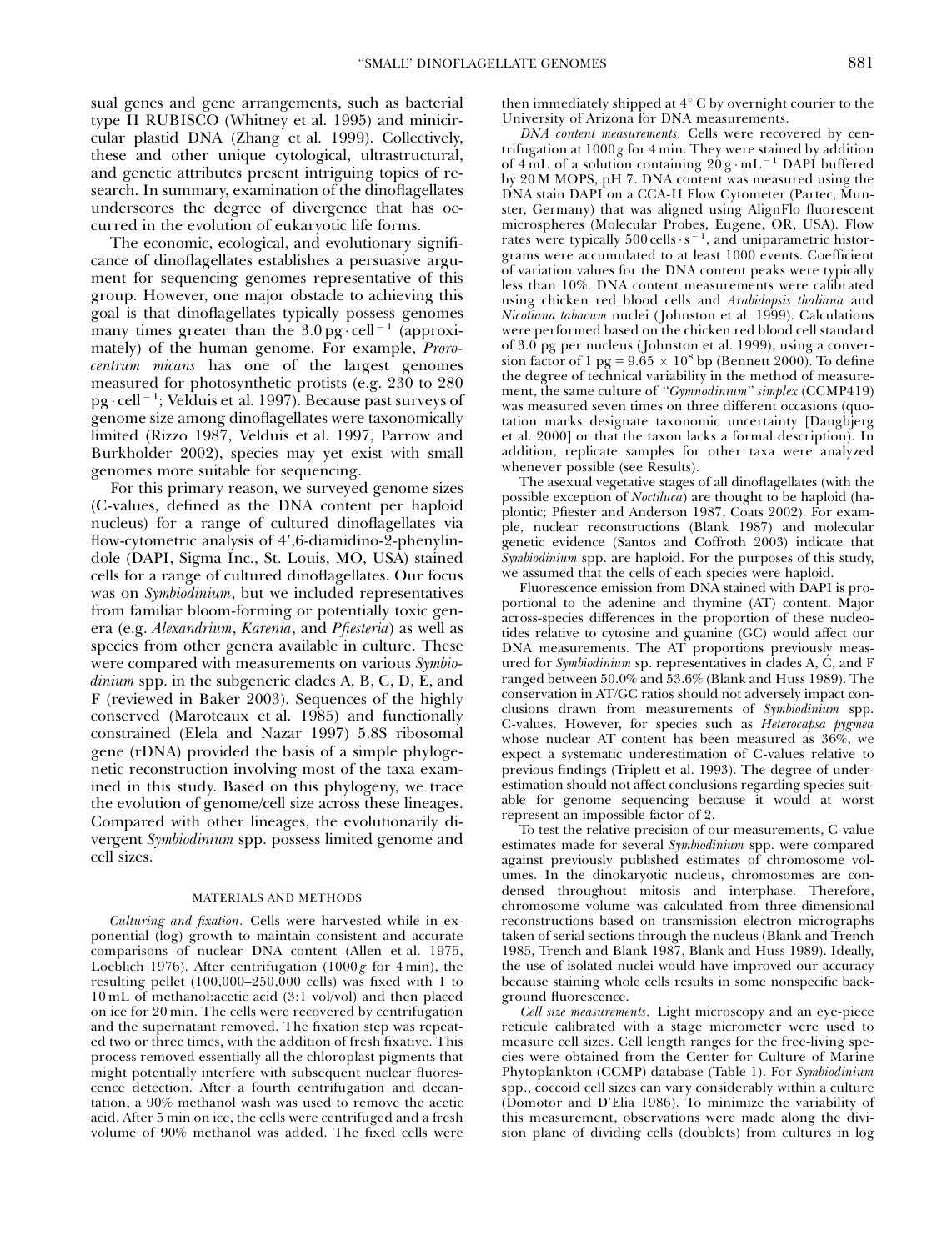| Taxon (Dinophyceae)        | CCMP culture no. | Size in um<br>(median length) | $pg \cdot$ cell <sup>-1</sup> $(n)$ | Published flow cytometric<br>and (nonflow cytometric)<br>valuations in $pg \cdot cell^{-1}$ | GenBank<br>accession no. |
|----------------------------|------------------|-------------------------------|-------------------------------------|---------------------------------------------------------------------------------------------|--------------------------|
| Alexandrium andersonii     | 2222             | $20 - 24(22)$                 | 21.8(2)                             |                                                                                             |                          |
| Alexandrium insuetum       | 2082             | $22 - 28(25)$                 | 30.8(2)                             |                                                                                             | AB006996                 |
| Alexandrium lusitanicum    | 1888             | $17-19(18)$                   | 31.0                                |                                                                                             | A <sub>[005050</sub> ]   |
| Alexandrium tamarense      | 1598             | $20 - 30(25)$                 | 103.5                               |                                                                                             | AB006992                 |
| Amphidinium carterae       | 1314             | $12-18(15)$                   | 5.9(2)                              | $9.8^{\rm a}(3.2^{\rm b}/2.7^{\rm c})$                                                      |                          |
| Gymnodinium simplex        | 419              | $8-12(10)$                    | 11.6(7)                             |                                                                                             | AY686651                 |
| Heterocapsa triquetra      | 449              | $18 - 20(19)$                 | 24.1                                | 19.1 <sup>a</sup>                                                                           | AF527816                 |
| Heterocapsa pygmaea        | 1322             | $9-14(11.5)$                  | 3.8(2)                              | $(9.10^d)$                                                                                  | AB084094                 |
| Polarella glacialis        | 2088             | $9-14(11.5)$                  | 7.0(2)                              |                                                                                             |                          |
| Karenia brevis             | 2229             | $20 - 28(24)$                 | 57.1                                | $(101.6^{\circ}/112.5^{\circ})$                                                             | AF352369                 |
| Karenia mikimotoi          | 429              | $28 - 30(29)$                 | 100.1                               |                                                                                             | AF318224                 |
| Karlodinium galatheanum    | 1974             | $10-18(14)$                   | 16.9(2)                             |                                                                                             | AF172716                 |
| Karlodinium galatheanum    | 2282             | $8-20(14)$                    | 16.3                                |                                                                                             | AF352366                 |
| Katodinium rotundatum      | 1542             | $11-16(13.5)$                 | 3.6                                 |                                                                                             |                          |
| Pfiesteria piscicida       | 1830             | $10-12(11)$                   | 5.5(2)                              | 5.7 <sup>e</sup>                                                                            | AY245693                 |
| Pfiesteria shumwayae       | 2357             | $10-18(14)$                   | 19.8                                | 14.7 <sup>e</sup>                                                                           | AY245694                 |
| Prorocentrum balticum      | 1260             | $10-15(12.5)$                 | 8.3(2)                              |                                                                                             |                          |
| Prorocentrum dentatum      | 1517             | $14-17(15.5)$                 | 6.6(2)                              |                                                                                             |                          |
| <i>Prorocentrum micans</i> | 689              | $22 - 38(30)$                 | 115.2; 225.0                        | $217.1^{\circ}(42.0^{\circ})$                                                               | AF370879                 |
| Prorocentrum minimum       | 1329             | $7-16(12.5)$                  | 6.9 (3; $SD = 0.35$ )               |                                                                                             | AF208244                 |

TABLE 1. The DNA content in cultured dinoflagellates from non-Symbiodinium genera.

Ranges in length dimensions (and median length) are provided. Numbers in parentheses refer to replicate flow cytometer readings. Accession numbers used to reconstruct the 5.8S phylogeny of Fig. 3 are also listed.

Flow cytometric values (Veldhuis et al. 1997) using SYTOX stain.

b Diaminobenzoic acid C-value determinations by Holm-Hansen (1969).

c Diaminobenzoic acid C-value (Thomas and Farquhar 1978) determinations by Rizzo (1987).

d Diaminobenzoic acid C-value determinations by Triplet et al. (1993).

e Flow cytometric values (Parrow and Burkholder 2002) using SYTOX stain.

phase (Schoenberg and Trench 1980, Fitt 1985). Size was calculated from an average of 10 to 30 of these doublets. Because isolates possessing the same internal transcribed spacer (ITS) type are similar in size (LaJeunesse 2001), not all isolates were measured. Size measurements on the slightly smaller and rapidly moving motile phase of Symbiodinium spp. were not taken (see discussion below).

Phylogenetic analysis. Sequences of the 5.8S ribosomal gene for the cultures used in this study were acquired from Gen-Bank, with the exception of ''Gymnodinium'' simplex (Tables 1 and 2). The complete ITS1, 5.8S, and ITS 2 sequence for "G." simplex was obtained following the methods described by LaJeunesse (2001). Daugbjerg et al. (2000) showed that CCMP419 was not closely related to the type species of Gymnodinium, and therefore it should be reclassified. ''Symbiodinium trenchii'' (unpublished results) corresponds to ''type'' D1a and occurs in hosts from the Indian, Pacific, and Atlantic oceans. A sequence alignment consisting of 168 characters (including indels) of 18 distinctive sequences was prepared for phylogenetic analysis. Because members of a genus sometimes have the same 5.8S sequence, redundancies were omitted, leaving one sequence in the alignment to stand for more than one species. The proto-alveolate parasite, Prekinsus marinus (AF150990), was used as the outgroup (Saldarriaga et al. 2003). Maximum parsimony and maximum likelihood methods for phylogenetic reconstruction were performed using the software package PAUP v 4.10b (Swofford 2000).

## RESULTS AND DISCUSSION

Genome size relates to cell size. This study extends the species of dinoflagellates for which genome size measurements are available, most notably by including members of the symbiont genus Symbiodinium. The nuclear DNA content for 47 dinoflagellate strains is shown in Tables 1 and 2. The DNA content correlated with cell size (Fig. 1;  $r^2 = 0.84$  based on an exponential regression trend line, solid gray) and agreed with initial trends observed for dinoflagellates (Rizzo 1987, Velduis et al. 1997). The mutualistic endosymbionts of coral reef invertebrates, Symbiodinium spp., possessed the smallest genomes (Fig. 1). Several clade B ''types,'' as defined by ITS2 sequence identity (LaJeunesse 2002), had genomes less than  $2.0 \,\mathrm{pg \cdot cell^{-1}}$  (Table 2). Therefore, the smallest dinoflagellate genomes were recorded from the smallest Symbiodinium spp. (Fig. 1) (LaJeunesse 2001).

The trend illustrated in Figure 1 is similar to most plant and animal cell lineages, with C-values that correlate positively with cell size (Gregory 2001) or carbon content (Holm-Hansen 1969). Numerous explanations for this have been proposed (Gregory 2001), yet it remains unclear whether similar trends exhibited across many diverse and divergent eukaryote lineages are produced by natural selection, historical accident, or simply neutral random processes (Petrov 2001). Because genome size appears to have no relation to genetic and/or organismal complexity (''the DNA C-value paradox,'' Thomas 1971), it was initially believed that most genomes contained large quantities of secondary ''noncoding'' DNA representing neutral ''junk'' (Pagel and Johnstone 1992). Indeed, the DNA content among unicellular dinoflagellates (approximately 1.5 to  $170 \text{ pg} \cdot \text{cell}^{-1}$ , Tables 1 and 2) is greater than most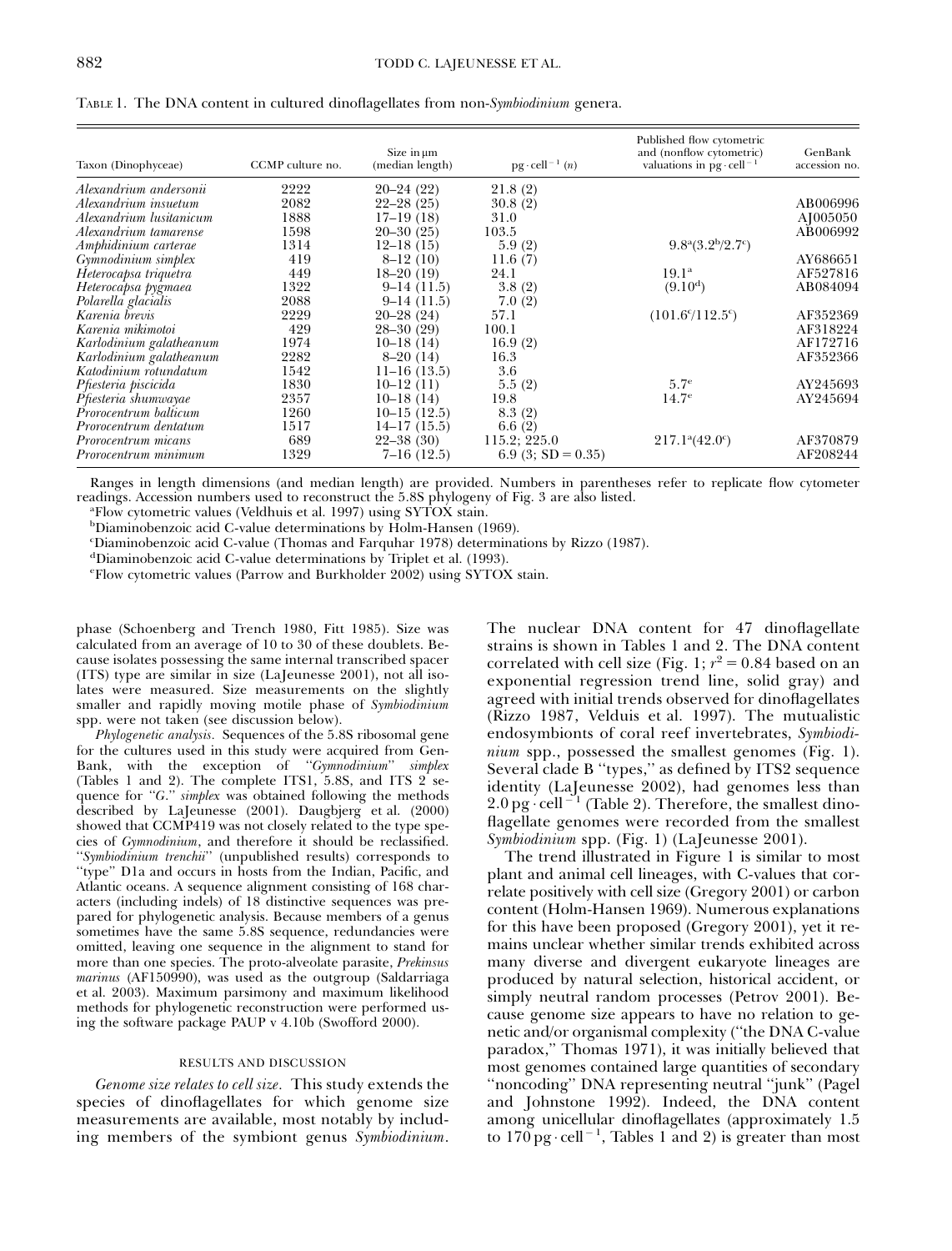| Clade<br>(subgenus) | <b>ITS</b><br>"type" | Culture I.D.<br>(CCMP no.)            | <b>DNA</b><br>$(pg \cdot \text{cell}^{-1})$ | Cell size $(\mu m)$        | Host origin                                                                                                        | Geographic origin                                                     |
|---------------------|----------------------|---------------------------------------|---------------------------------------------|----------------------------|--------------------------------------------------------------------------------------------------------------------|-----------------------------------------------------------------------|
| A                   | A1                   | 61 (2464)                             | 2.2                                         | $8-11(6-7)$                | Cassiopeia xamachana                                                                                               | Caribbean (Florida, USA)                                              |
|                     | Al<br>A1.1<br>A2     | 370 (2467)<br>80 (2469)<br>185 (2461) | $2.3\,$<br>$2.3\,$<br>3.4                   | $8-12(6-7)$<br>$9-13(7-8)$ | (Rhizostomeae)<br>Stylophora pistillata (Scleractinaria)<br>Condylactis gigantea (Actiniaria)<br>Zoanthus sociatus | Red Sea (Gulf of Aqaba)<br>Caribbean (Jamaica)<br>Caribbean (Jamaica) |
|                     | $\rm A3$             | 168 (2457)                            | $3.2\,$                                     |                            | Tridacna crocea (Bivalvia)                                                                                         | South West Pacific (Australia)                                        |
|                     | A3a<br>A4            | PHMS TDle<br>379 (2456)               | $3.4\,$<br>2.7                              |                            | <i>Tridacna</i> (Bivalvia)<br>Plexaura homamalla (Gorgonacea)                                                      | West Pacific (Phillipines)<br>Caribbean (Bahamas)                     |
|                     | A12                  | Culture X                             | 2.2                                         |                            | Unknown                                                                                                            | Aquarium reef tank                                                    |
|                     | A13<br>A14           | PTA1<br>m. miribalis                  | 2.4<br>$2.5\,$                              |                            | Portes asteroides (Scleractinaria)<br>Madracis miribalis (Scleractinaria)                                          | Caribbean (Florida, USA)<br>Caribbean (Florida, USA)                  |
| B                   | B1                   | 2(2460)                               | 2.1                                         |                            | Aiptasia pallida (Actiniaria)                                                                                      | Caribbean (Florida, USA)                                              |
|                     | B1<br>B1             | 74<br>147 (2470)                      | 1.9<br>1.9                                  | $6-9$<br>$6 - 8$           | Aiptasia pallida (Actiniaria)<br>Pseudoterogorgia bipinnata<br>(Gorgonacea)                                        | Caribbean (Jamaica)<br>Caribbean (Jamaica)                            |
|                     | B1                   | Pe                                    | 1.9                                         |                            | Pseudoterogorgia elisabethae<br>(Gorgonacea)                                                                       | Caribbean (Bahamas)                                                   |
|                     | B <sub>2</sub>       | PPf                                   | 2.8                                         |                            | Plexaura flexuosa (Gorgonacea)                                                                                     | Caribbean (Panama)                                                    |
|                     | B <sub>2</sub>       | 10.14b.02                             | 1.5                                         | $7.5 - 11$                 | Montastraea faveolata (Scleractinia)                                                                               | Caribbean (Florida, USA)                                              |
|                     | B2.1                 | 141 $(n = 2)$                         | $2.5\,$                                     |                            | Oculina diffusa (Scleractinaria)                                                                                   | Western Atlantic (Bermuda)                                            |
|                     | B <sub>3</sub>       | 385 (2462)                            | 2.4                                         |                            | Dichotomia sp. (Coronatae)                                                                                         | Caribbean                                                             |
|                     | <b>B19</b>           | 579                                   | 2.6                                         |                            | Briareum sp. newly settled polyp<br>(Gorgonacea)                                                                   | Caribbean (Florida, USA)                                              |
|                     | <b>B25</b>           | 571                                   | 2.4                                         |                            | Briareum sp. newly settled polyp<br>(Gorgonacea)                                                                   | Caribbean (Florida, USA)                                              |
|                     | <b>B26</b>           | 702                                   | 2.9                                         |                            | Plexaura kuna newly settled polyp<br>(Gorgonacea)                                                                  | Caribbean (Panama)                                                    |
| $\mathsf{C}$        | C1                   | 152 (2466)                            | 4.8                                         | $9-13(6-8)$                | Rhodactis(Heteractis) lucida<br>(Corallimorph.)                                                                    | Caribbean (Jamaica)                                                   |
|                     | C <sub>2</sub>       | 203                                   | 2.9                                         |                            | Hippopus hippopus (Bivalvia)                                                                                       | West Pacific (Palau)                                                  |
|                     | C <sub>2</sub>       | HHC1B                                 | 3.0                                         |                            | Hippopus hippopus (Bivalvia)                                                                                       | West Pacific (Phillipines)                                            |
| D                   | D <sub>1</sub> a     | A001                                  | 4.1                                         |                            | Acropora sp. (Scleractinia)                                                                                        | North west Pacific (Okinawa)                                          |
|                     | Dla                  | 2.2b(2556)                            | $3.5\,$                                     | $7.5 - 10$                 | Montastrea faveolata (Scleractinia)                                                                                | Caribbean (Florida, USA)                                              |
| E                   | E1                   | 383                                   | $3.3\,$                                     |                            | Anthopleura sola $( =$ elegantisima)<br>(Actiniaria)                                                               | East Pacific (California, USA)                                        |
| F                   | $F1$ (FR5)           | Mv/135(2468)                          | 3.0                                         | $6-11(4-6)$                | Montipora verrucosa<br>(Scleractinaria)                                                                            | Central Pacific (Hawaii, USA)                                         |
|                     | $F2$ (FR5)           | 133 (2455)                            | 2.6                                         |                            | Meandrina meandrites<br>(Scleractinaria)                                                                           | Caribbean (Jamaica)                                                   |

TABLE 2. The genome sizes of Symbiodinium ''types'' in culture categorized by clade.

The alphanumeric of each ITS ''type'' refers to the clade (uppercase letter) and ITS sequence identifier (numeral) and, if present, the designation of a co-dominant intragenomic variant (lowercase letter). Example cell size ranges are provided for coccoid and motile phases (in parentheses). The conversion factor for pg to base pair is 1 pg per .965  $\times$  10<sup>9</sup> bp (Bennett 2000). Center for Culture of Marine Phytoplankton accession numbers are given in parentheses in the Culture I.D. column.

other protist lineages (Velduis et al. 1997) and metazoa (Gregory 2001). However, evidence suggests that DNA content within a nucleus possesses important structural and/or volume-related functions (Cavalier-Smith 1978, Beaton and Cavalier-Smith 1999, Gregory 2001).

Many other dinoflagellate species grow to sizes larger than those we measured. Our survey was limited to smaller isolates for technical reasons: Large and/or nonspherical cells, as they pass through the flow cytometer, can orient in such a way as not to pass through the focus of the illuminations light source and/or of the optics that are used to collect the fluorescence emission. This has the effect of broadening the fluorescence intensity distribution of these types of cells, thereby imparting unacceptable levels of variation on the DNA content measurements. For this reason, species or isolates whose cells were greater than  $40 \mu m$  in length were not examined.

Has culturing substantially affected genome size? Extended time in culture has been suggested to reduce the C-value and/or increase ploidy in a dinoflagellate strain (Holt and Pfiester 1982, Parrow and Burkholder 2002). No indication was found that time in culture had substantially altered the genome sizes of cultured Symbiodinium investigated for this study. The C-values measured among different isolates of a particular ITS type were remarkably consistent (Table 2). For, example ''A1'' cultures #61 originating from Cassiopea xamachana in the Caribbean and #370 from Stylophora pistillata Esper in the Red Sea differed by  $0.1$  pg  $\cdot$  cell<sup> $-1$ </sup> (Table 2). These readings are well within the SE (for technical replications) of our method. Similarly, the values of seven independent measurements of "G." simplex ranged from 9.1 to  $12.4$  pg·cell<sup>-1</sup> with an average of 11.6, variance of 1.53, and SD of 1.24. The ''B1'' Symbiodinium listed in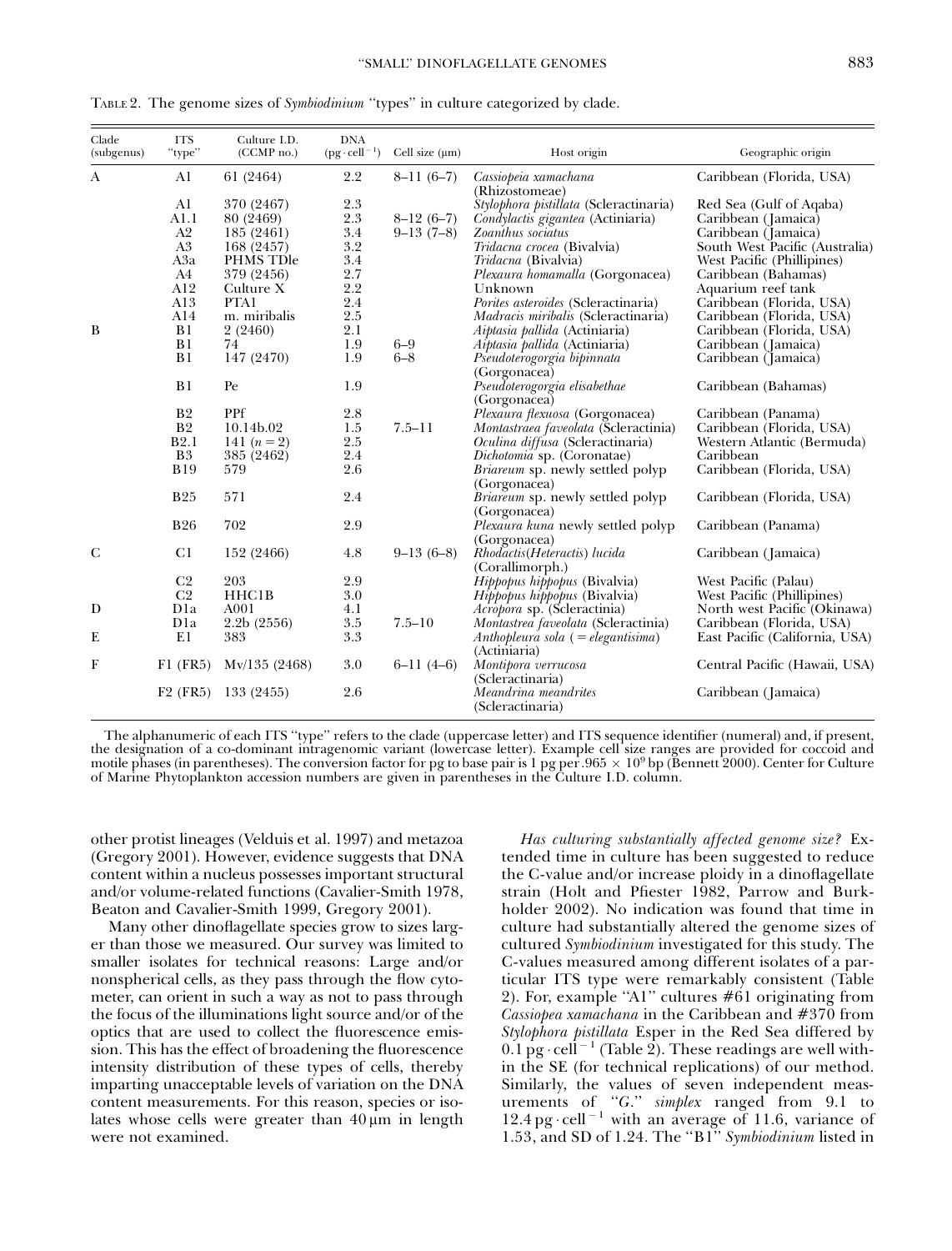

FIG. 1. Flow cytometric analyses of fluorescence by genomic DNA (pg) stained with DAPI as it relates to cell length (given as the median and range). Increased genome size correlates with increased cell size, a trend observed for most other eukaryotes (Petrov 2001). Symbiodinium spp. are among the smallest dinoflagellates, and their genomes are correspondingly small. The representative harmful algal bloom genera Alexandrium, Karena, and Pfiesteria have 2- to 50-fold larger genomes of Symbiodinium spp. Other species listed in Table 1 are represented by black diamonds. An exponential trend line is included  $(R^2 = 0.84)$ . Measurements were made on logarithmically growing cells (Allen et al. 1975).

Table 2 have similar C-values despite being isolated between 5 and 30 years ago from different hosts and geographic regions. Therefore, the close similarity in genome size among various isolates, cultured for various lengths of time, and sharing identical ITS sequences suggests that their genomes are stable in culture (Table 2).

Chromosome volume is proportional to estimated DNA content. The picogram values derived using our DAPI nuclear staining methods are similar to those found using flow-cytometric analysis of florescence using SYTOX green (Table 1) (Velduis et al. 1997, Parrow and Burkholder 2002). Both sets of values were proportional to DNA content but typically higher than DNA contents calculated using fluorometric measurements on extracted nucleic acids (Table 1) (Thomas and Farquhar 1978). Although these results are complementary, a second source of evidence supports the accuracy and relative precision of our measurements.

Dinoflagellates and euglenoids are among the few eukaryotic cell types that possess permanently condensed chromosomal bodies (Fig. 2a). The number and size of these is conserved in various species (Holt and Pfiester 1982), indicating genetic control. The condensed state therefore allows direct volumetric measurements for each species. Previous calculations made from three-dimensional nuclear reconstructions from various Symbiodinium spp. correspond linearly with DAPI fluorescence (Fig. 2b).



FIG. 2. Genome size (DNA content) for described Symbiodinium spp. in relation to chromosome volume and number. (a) An electron micrograph through the dinokaryotic nucleus of a Symbiodinium sp. showing condensed chromosomes (or ''condensed DNA regions,'' Udy et al. 1993). (b) From left to right, plotted values correspond to the species S. microadriaticum subspecies microadriaticum (Blank and Huss 1989), S. microadriaticum subspecies condylactis (Blank and Huss 1989), S. kawagutii (Trench and Blank 1987), S. pilosum (Trench and Blank 1987), and S. goreauii (Trench and Blank 1987). Chromosome volume estimates  $(\mu m^3)$  were based on TEM three-dimensional reconstructions (Trench and Blank 1987, Blank and Huss 1989). Chromosome number and variance are indicated for each taxon.

The accuracy and precision of DNA measurements may be directly attributed to the close similarity in genome size between Symbiodinium spp. and the chicken red blood cell standard (Johnston et al. 1999). We observed unusual variability between measurements on the largest species of our survey, Prorocentrum micans (225.0 and  $115.2$  pg·cell<sup>-1</sup> respectively). The wide range in cell size of *P. micans* may explain this variation in DNA concentration (Table 1). Alternatively, because each measurement on this species was taken at separate times, the 2-fold differences in DNA content between dinoflagellate cells in log versus stationary phase (Allen et al. 1975) may better explain this discrepancy.

Endosymbiosis: constraints in the evolution of cell and genome size. Phylogenetic analysis of the dinoflagellates in our survey indicates that genome/cell size has increased and decreased repeatedly over the evolutionary history of this group (Fig. 3). For Symbiodinium spp., the ranges in genome and cell sizes are conserved within a narrow range relative to ''freeliving'' dinoflagellate genera (Figs. 1 and 3). The numerous physical, ecological, and evolutionary constraints placed on an intracellular existence may largely explain the conservation of small cell and genome sizes across distantly related Symbiodinium spp.

Are Symbiodinium genomes smaller than those that would be predicted based on cell size alone? Many pathogenic and mutualistic intracellular bacterial symbionts have smaller genomes than their free-living relatives, often as a result of gene loss and increased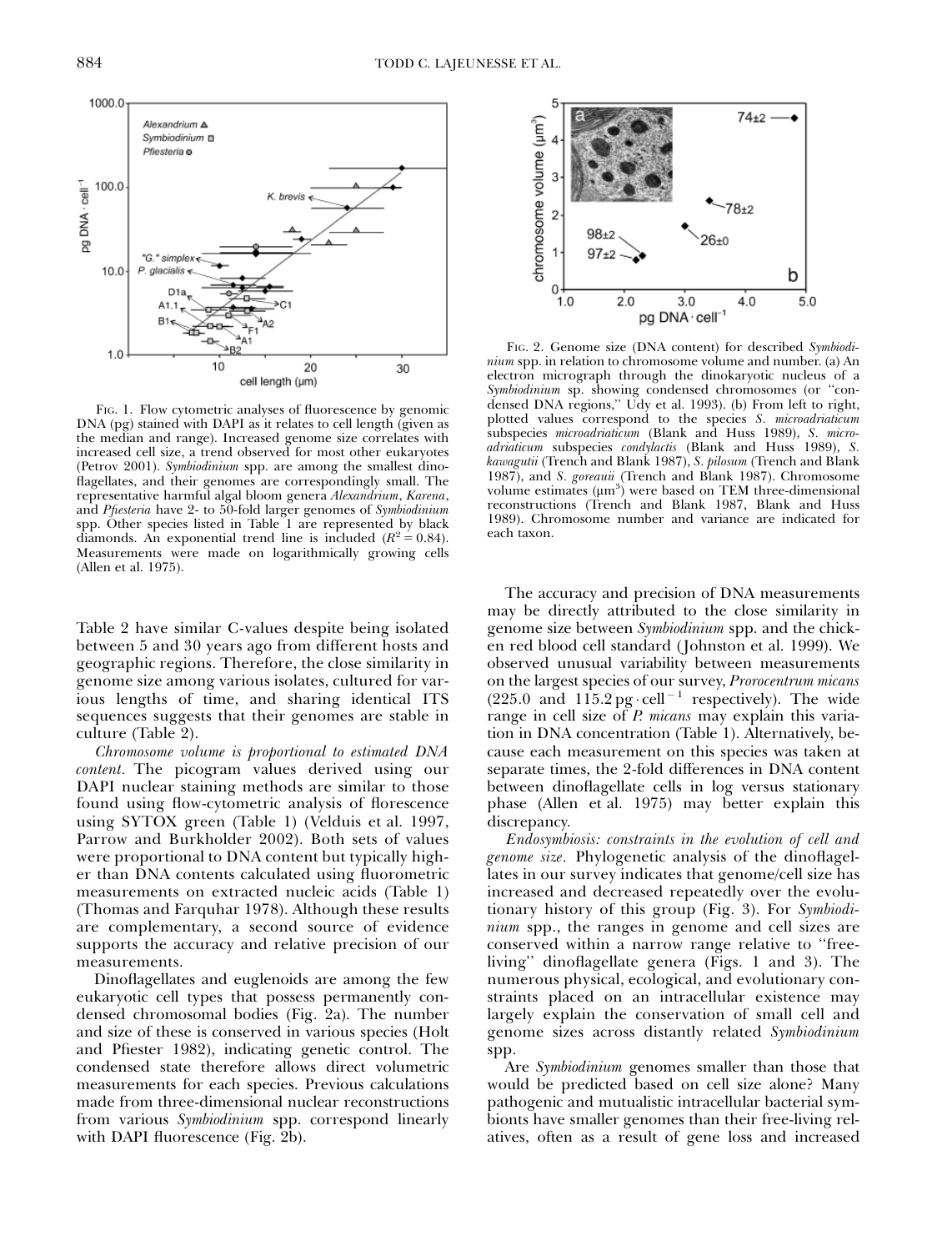

- 5 changes

FIG. 3. Maximum likelihood reconstruction based on the 5.8S rRNA gene from genera whose DNA content (in parentheses) are presented in Figure 1. Symbiodinium and Alexandrium contain taxa with high sequence divergence relative to other genera. A small cell size  $(6-14 \,\mu m)$  and hence genome size (DNA content) are conserved across various Symbiodinium lineages (clade designations are in brackets). This phylogeny, while based on a small number of nucleotides (168 bases), corresponds to previously published reconstructions (Saldarriaga et al. 2001). Numbers associated with internal branches are bootstrap values  $(50\%)$  based on 500 replicates. Prekinsus marinus was used as the out group taxon (Saldarriaga et al. 2003).

physiological dependence on the host (Moran and Wernegreen 2000). The sister taxa to Symbiodinium spp., "G." simplex and Pollarella glacialis (Montresor et al. 2003), have similar cell lengths (10–12 and 9–  $14 \mu m$ , respectively), yet their genomes are approximately 2.4 to 7 times greater (Fig. 3, Tables 1 and 2). Indeed, values for most Symbiodinium spp. fell slightly below the exponential trend line seen in Figure 1. This observation may be an artifact of the size calculations presented for Symbiodinium spp. These measurements were based on their coccoid life stage, which tends to be 20%–30% larger than the motile phase (Blank and Huss 1989) (Table 2). Adjustments for this discrepancy would bring Symbiodinium spp. C-values more into line with the general trends observed for other dinoflagellates. Although further comparative genomic analyses are needed, the small C-values among Symbiodinium spp. may be nothing more than the simple scaling of genome sizes relative to cell size.

Candidates for genome sequencing. It is only a matter of time before sequencing of the first dinoflagellate genome commences. The taxon to be selected should depend on a number of factors, including 1) relative economic and ecological importance, 2) a tractable genome size for sequencing, 3) suitability for genetic manipulation (Lohuis and Miller 1998), and 4) a genome that is representative of the group as a whole. Although Symbiodinium clearly meet criteria 1 through 3, unfounded concerns that their associations with invertebrates may have substantially modified their genomes remain. Indeed, they lack many of the complex organelles found in other taxa (Dodge and Greuet 1987). Nonetheless, isolates analyzed in this study are widely distributed host generalists (La-Jeunesse 2005) that persist as viable cells in the external environment (Van Oppen et al. 2001, LaJeunesse et al. 2004). They are easily isolated from the host and maintained ''happily'' in culture as independent free-living dinoflagellates (host ''specialists,'' however, have yet to be cultured, personal observation). Therefore, these are typical dinoflagellates not lacking important housekeeping genes. Given all these factors and considerations, we believe Symbiodinium spp. represent leading candidates for genome sequencing.

We thank Robert Moore for pointing out to us the need for additional genome measurements including the various Symbiodinium spp. R. K. Trench, D. Poland, N. Kirk, and J. Holmberg contributed comments on the manuscript. Funding for TCL was provided by an NSF grant (OCE-0137007) and FIU start-up. M. A. C.'s contributions were supported by NSF grants OCE-99-07319 and NSF OCE 03-13708 and R. A. A.'s contributions were supported by NSF grant DBI-9910676. C. Lewis provided technical assistance, and the Niagara Falls Aquarium, Niagara Falls, New York supplied seawater for maintaining algal cultures at the SUNY Buffalo laboratory.

- Allen, J. R., Roberts, M., Loeblich III, A. R. & Klotz, L. C. 1975. Characterization of the DNA from the dinoflagellate Crypthecodinium cohnii and implications for nuclear organization. Cell 6:161–9.
- Baker, A. C. 2003. Flexibility and specificity in coral-algal symbiosis: diversity, ecology and biogeography of Symbiodinium. Annu. Rev. Ecol. Evol. Syst. 34:661–89.
- Beaton, M. J. & Cavalier-Smith, T. 1999. Eukaryotic non-coding DNA is functional: evidence from the differential scaling of cryptomonad genomes. Proc. R. Soc. Lond. 266:2053–9.
- Bennett, M. D. 2000. Variation in genomic form in plants and its ecological implications. New Phytol. 106:177–200.
- Blank, R. J. 1987. Cell architecture of the dinoflagellate Symbiodinium sp. inhabiting the Hawaiian stony coral Montipora verrucosa. Mar. Biol. 94:143–55.
- Blank, R. J. & Huss, V. A. R. 1989. DNA divergency and speciation in Symbiodinium (Dinophyceae). Pl. Syst. Evol. 163:153–63.
- Blank, R. J. & Trench, R. K. 1985. Speciation and symbiotic dinoflagellates. Science 229:656-8.
- Cachon, J. M. 1987. Parasitic dinoflagellates. In Taylor, F. J. R. [Ed.] The Biology of Dinoflagellates. Blackwell, Oxford, pp. 571–610.
- Cavalier-Smith, T. 1978. Nuclear volume control by nucleoskeletal DNA, selection for cell volume and cell growth rate, and the solution of the DNA C-value paradox. J. Cell Sci. 34:247–78.
- Coats, D. W. 2002. Dinoflagellate life-cycle complexities. J. Phycol. 38:417–9.